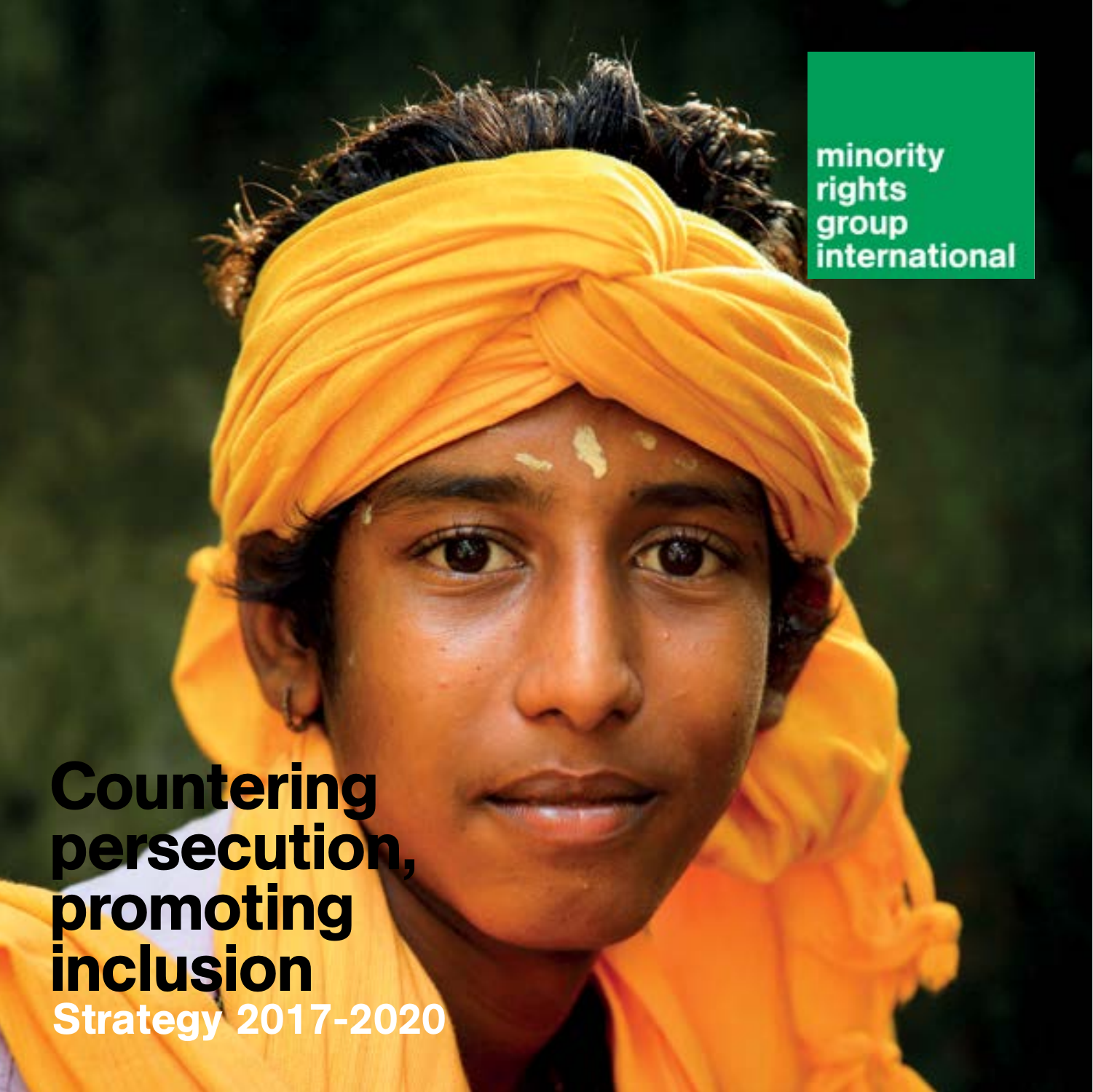#### Visit the Minority Voices online newsroom

www.minorityvoices.org for stories and multimedia content from minorities and indigenous communities around the world.

#### Follow us



**D** @minorityrights www.facebook.com/ **F** minorityrights

www.youtube.com/ **minorityrights** 

**Minority Rights Group** International (MRG) is a non-governmental organization working to secure the rights of ethnic, religious and linguistic minorities and indigenous peoples worldwide, and to promote cooperation and understanding between communities.

Our activities are focused on international advocacy, training and education, strategic litigation. cultural programmes, research and publications, and media work. We are guided by the needs expressed by our worldwide network of partner organizations which all represent minorities and indigenous peoples.

Minorities of concern to MRG are disadvantaged ethnic, national, religious, linguistic or cultural groups which are fewer in number than the rest of the population and which may wish to maintain and develop their identity. MRG also works with indigenous peoples.

MRG has consultative status with the United Nations Economic and Social Council (ECOSOC), observer status with the African Commission on Human and Peoples' Rights (ACHPR) and is a civil society organization registered with the<br>Organization of American States (OAS).





Cover: A Bangladeshi Hindu, wearing a saffron coloured head dress, attends a festival. G.M.B. Akash / Panos.

Back cover: Protesters speak out

against hate incidents in Washington County, Maryland state, US. Stephen Melkisethian.

MRG is registered as a charity, no. 282305, and a company limited by guarantee in the UK no. 1544957.

#### **Contents**

### 3 Today's global priorities

4 Our strategy 2017-2020

7 How we can achieve change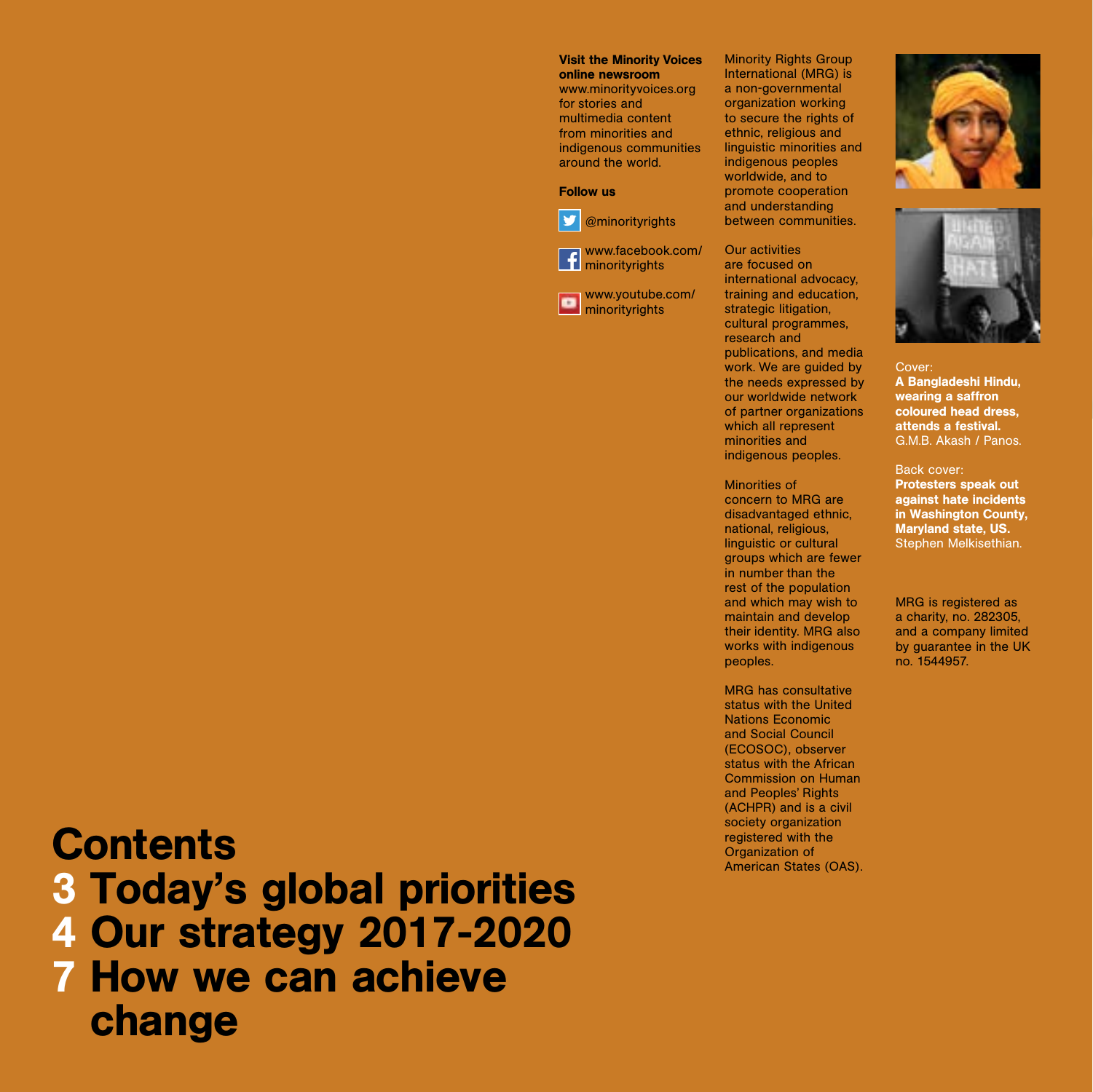## Today's global priorities

Religious and ethnic persecution, forced migration, persistent inequality and environmental degradation are among the greatest challenges facing the world today. They are driven by a growing tide of hate speech and intolerance that is dividing societies in Africa, Asia and the Middle East – as well as in Europe and the Americas.

For many minorities and indigenous communities, the situation is critical. They face hate crimes, routinely high levels of discrimination and even mass killing. For others, long-term exclusion is trapping communities in poverty and threatening ways of life that have been sustained for generations – until now.

Our work over the next four years will be focused on the twin objectives of countering persecution and promoting inclusion. To the growth of hatred and intolerance we offer a vision based on defending rights and bringing communities together.

We believe that this vision will benefit not just minority and 3

indigenous communities themselves but ultimately society as a whole, lowering risks of conflict and promoting cooperation. Equality, respect and inclusion are key to delivering a more sustainable and peaceful future for all.

#### Today's challenges:

- A shocking rise in religious and ethnic persecution, with entire communities in some world regions targeted for mass violence.
- An unprecedented increase in forced migration, both disproportionately affecting persecuted minorities in countries of origin and creating new minorities in countries of refuge.
- The persistence of global inequality, between but also within states, with current interventions to address the gap still leaving many communities behind.

• Accelerating environmental degradation, with the indigenous guardians of the land in many regions facing land-grabbing and expropriation.

'MRG's greatest strength is its proven and unshakeable commitment to indigenous and minority issues' Commissioner at the African Commission on Human and Peoples' Rights

> Above: Yezidi refugees in Kurdistan Region of Iraq. Defend International.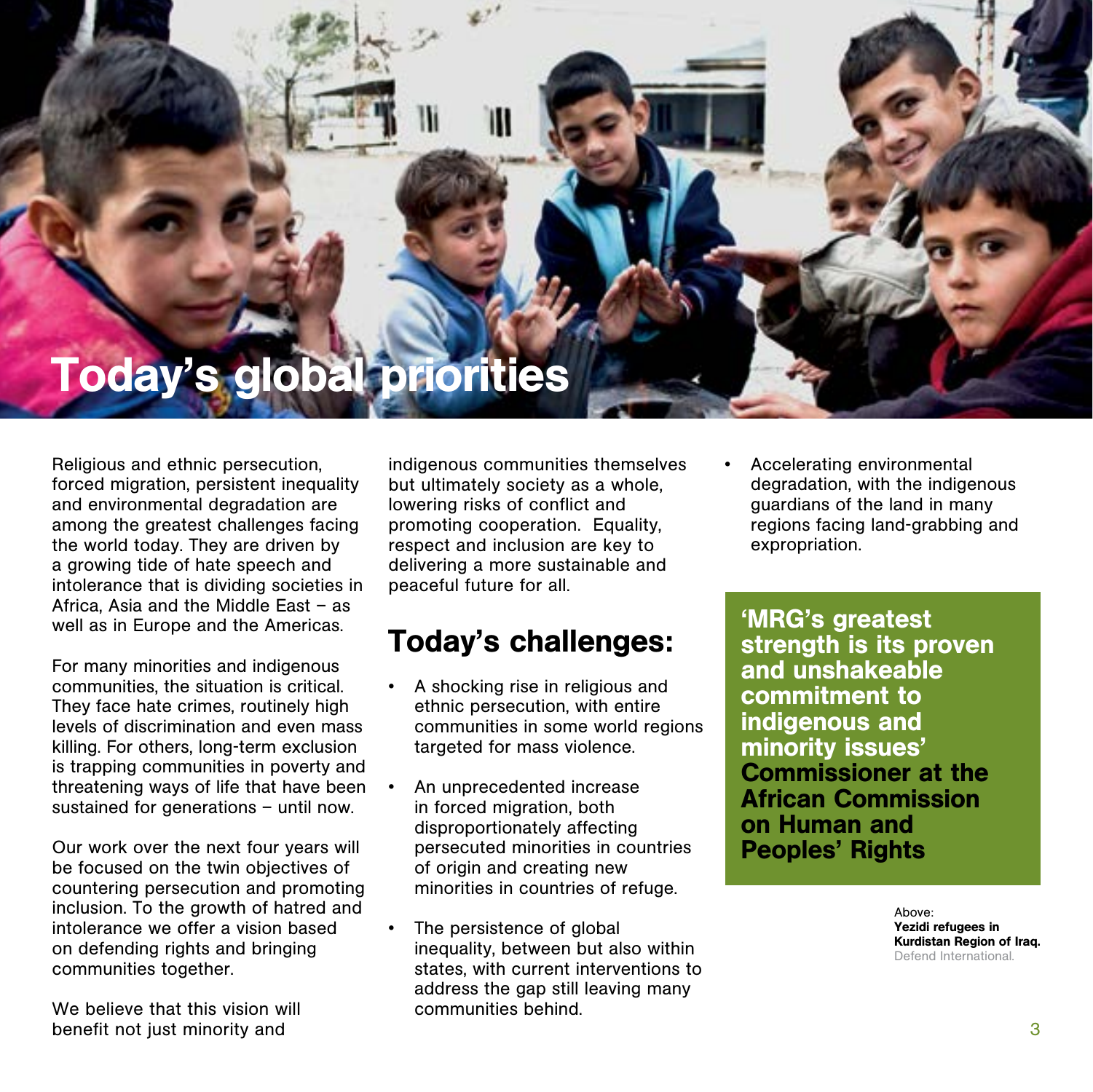# Our strategy 2017-2020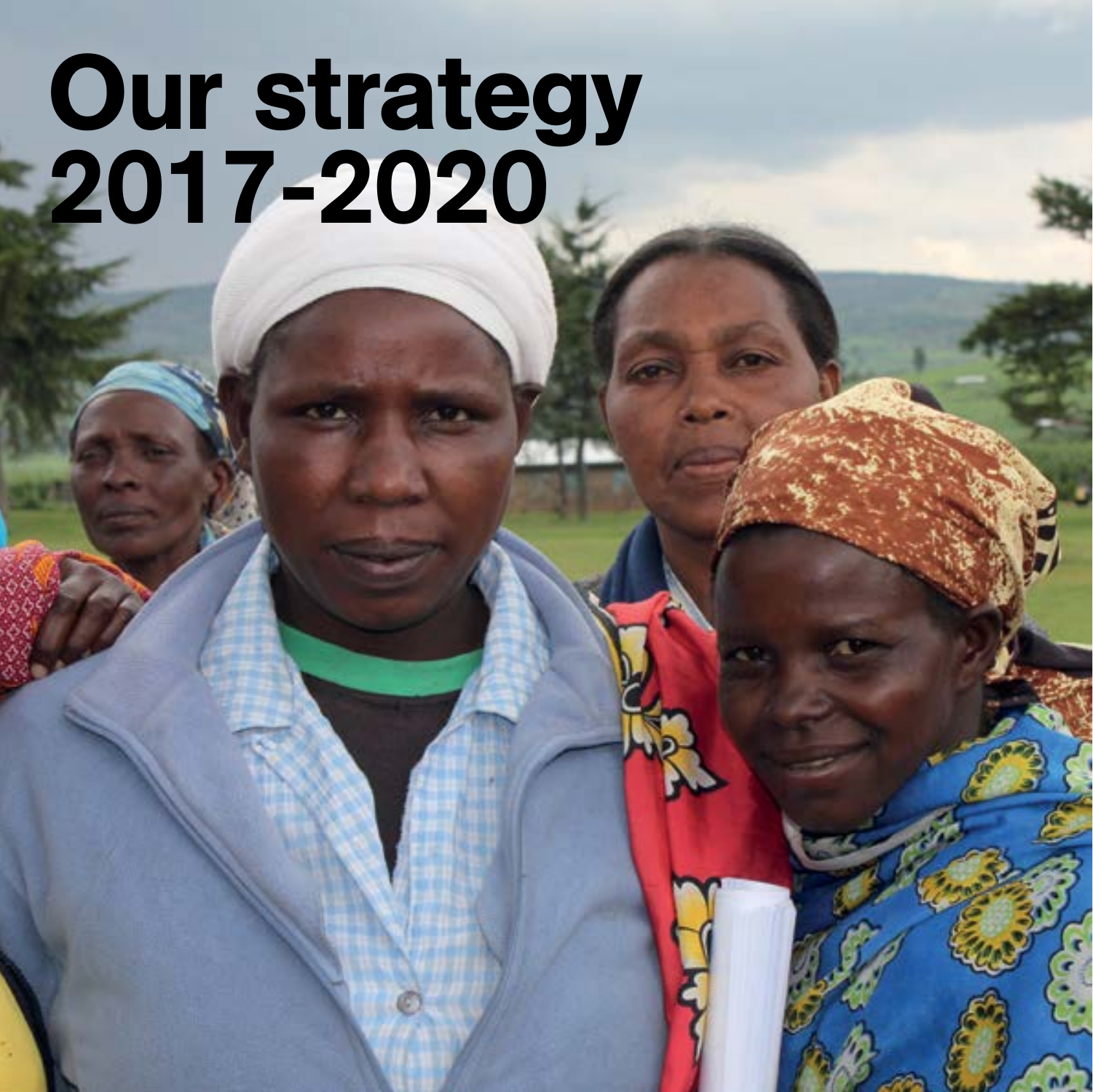### Objective 1: **Countering** religious and ethnic persecution, a root cause of forced migration

Key programme places: the Middle East and North Africa, South and South-East Asia, and refugeereceiving countries

Religious and ethnic persecution is the foremost concern for minorities and indigenous peoples in many countries across the globe: in the Middle East alone, minorities have faced mass killings, forced displacement and, in some cases, genocide. Today, millions of people are persecuted for their beliefs or their religious or ethnic identity.

Persecution ranges from mass killings (whether perpetrated by states or armed opposition groups), arbitrary detention and torture, to everyday harassment and measures which prevent communities from peacefully following their culture, conscience or traditional ways of life. Women and girls from minority communities are often particularly vulnerable to violations of their rights.

While persecution is causing people to flee their homes in unprecedented numbers, global attention has been focused on the symptoms of the

migration crisis rather than its root causes. We need governments and the international community to address religious and ethnic persecution and protect minorities at risk, both in their home countries and in countries of displacement.

We train activists and civil society organizations on the ground to monitor and report persecution. We support them to bring their cases to governments, to official bodies and to the UN. We are the world's leading publisher of authoritative information on the situation of minorities, enabling policies to be made based on facts, not stereotypes. We also work with the media and opinion formers to increase the visibility of persecuted minorities, ensuring greater awareness and sensitivity among key audiences with the power to influence change.

The combination of strengthened grass-roots capacity with international visibility and support we believe is the most effective for winning reform.

## To achieve this objective we will:

- Equip civil society organizations representing minorities and indigenous peoples with the knowledge, skills and strategies to monitor persecution, and advocate effectively for rights protection.
- Publish comprehensive and reliable evidence on both religious and ethnic persecution around the world.
- Improve understanding of persecution as a root cause of forced migration, including among the media and other opinion formers.
- Increase the commitment of governments, international bodies and other decision makers to implement policies addressing religious and ethnic persecution.



Far left: Ogiek women in Kenya. MRG.

Left: Kurdish people flee Syria to seek refuge in Turkey. EC/ECHO.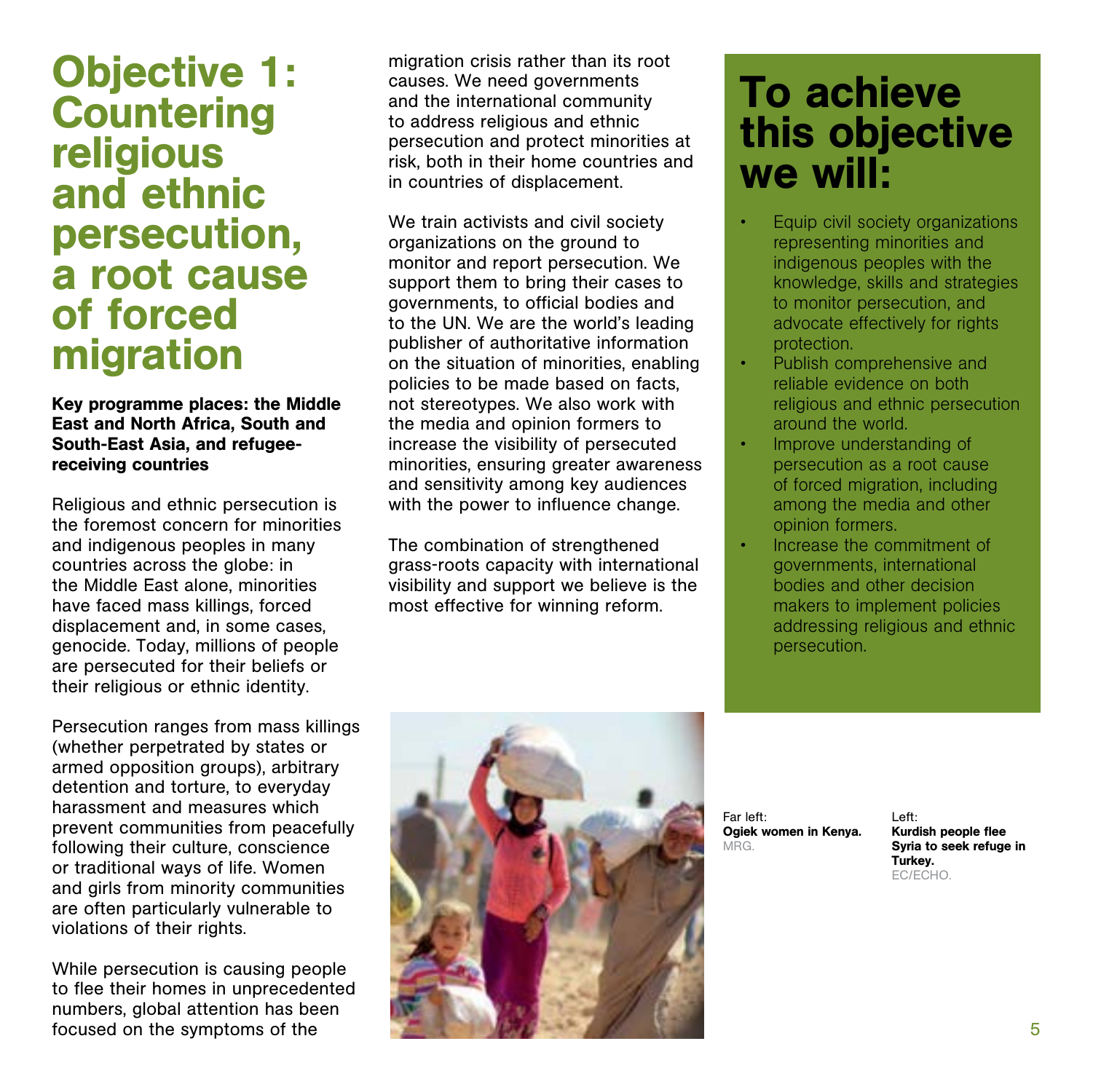#### Objective 2: Promoting inclusion of minorities and indigenous peoples in sustainable development and society

#### **Key programme places: Africa, Europe and Latin America**

Minorities and indigenous peoples are often among the poorest communities in their countries. The entrenched poverty they experience is not only a failure in development, but also a direct result of discrimination and exclusion.

Minorities are routinely denied equal access to basic services including education, housing and healthcare, and discriminated against in

'MRG stands head and shoulders above other NGOs on minority and indigenous issues' Lecturer, School of Advanced Study, University of London

employment and in public office. This is particularly the case with historically marginalized communities such as Roma, Afro-descendants, or those ethnic- or caste-based communities which are subject to modern forms of slavery.

The new global Sustainable Development Goals (SDGs) and their overarching commitment to 'leave no one behind' offer an opportunity to tackle exclusion. But if the promise of reducing inequality and promoting inclusive societies is to be realized, the new development agenda needs to have the concerns of minorities and indigenous peoples at its heart.

For indigenous peoples in particular, peaceful enjoyment of their land is essential both to their identity and to their development. But it is a right that is increasingly under attack from land-grabbing and so-called development projects that actually leave communities poorer or displace them en masse. The effects on the natural environment can be equally catastrophic. We stand with indigenous communities to defend their land rights and their vital role as guardians of the environment.

We support minorities and indigenous peoples to participate in decisionmaking processes, represent their communities and challenge exclusion. At the same time, we will tackle the most significant barriers to their inclusion, tailoring our work to the obstacles and issues faced by the communities themselves – from protecting land rights and countering racist or sectarian hate speech to promoting greater participation in governance and an end to discrimination.

## To achieve this objective we will:

- Strengthen the capacity of minority and indigenous activists to use legal and political mechanisms to challenge exclusion and advocate for the human rights of their communities.
- Promote the participation of minorities in governance and decision making.
- Reform development policies to promote the inclusion of highly marginalized minorities such as Roma, Afro-descendants, and ethnic- or caste-based communities affected by modern slavery.
- Secure improved legal recognition of indigenous peoples' rights to land and resources, as well as equitable benefits from any development of those lands and resources.
- Increase the public participation and visibility of minority communities, with improved strategies to combat hate and racist, sectarian and xenophobic discourses.

Right: Indigenous Kuna woman in Panama. Marc Veraart.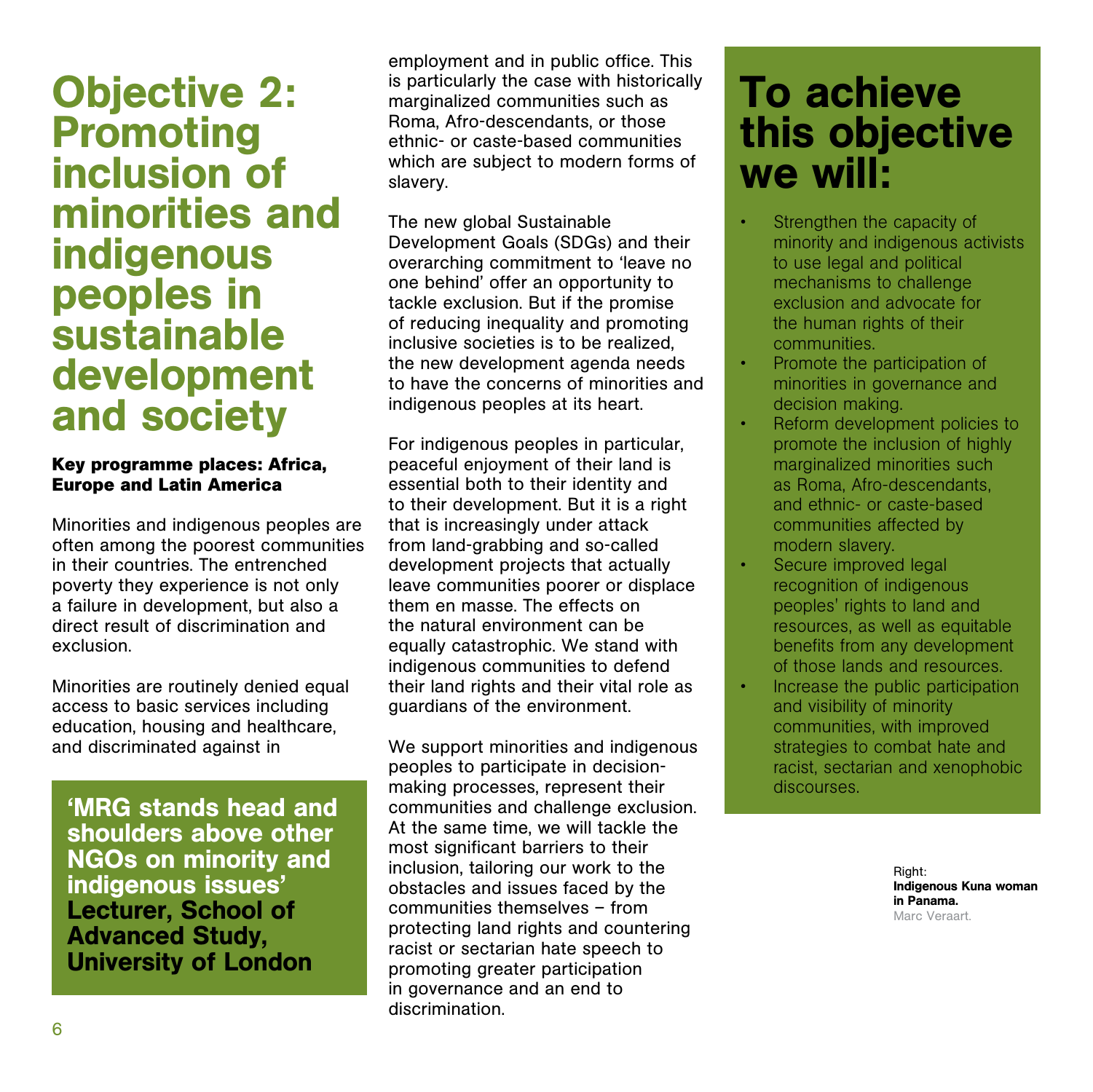# How we can achieve change

MRG is the leading organization working for the rights of ethnic. religious and linguistic minorities and indigenous peoples worldwide. We have decades of experience combating discrimination and securing rights, and our work is more relevant than ever today.

Our approach is to support the voices of minority and indigenous communities on the ground, working with them to build evidence of human rights violations and bring their concerns to officials and decision makers. We believe the voices of minority and indigenous women need particular support. Together we aim to strengthen international systems for minority and indigenous protection, in order to bring about positive changes in national policies and practices. We believe this is the best way to ensure that the basic quarantees offered by human rights law to minorities and indigenous peoples are respected.

In each country we tailor what we do in order to ensure that we respond

to the real needs and priorities of those with whom we work. As well as collaborating with local minority- and indigenous-led organizations, we also work with inter-governmental bodies, including the United Nations and its agencies, the African Commission on Human and Peoples' Rights, the Organization of American States, and the European Union, the OSCE and the Council of Europe. This enables us to punch consistently above our weight, shaping genuinely global programmes that promote minority and indigenous peoples' rights.

'With the support of MRG, the Ik indigenous community finally feels recognized and better protected. We have found our voice!' Ik rights activist, **Uganda** 

## Over to you

There are many ways for you to find out more or get involved with MRG's work:

Our resources are limited and are always exceeded by the needs of the communities we help. Please support our work by making a donation: minorityrights.org/ donate

You can receive regular updates about our work and news from our partners around the world by subscribing to our free monthly e-bulletin: **minorityrights.org**

Visit our online World Directory of Minorities and Indigenous Peoples, providing detailed country information: **minorityrights.org/ directory**